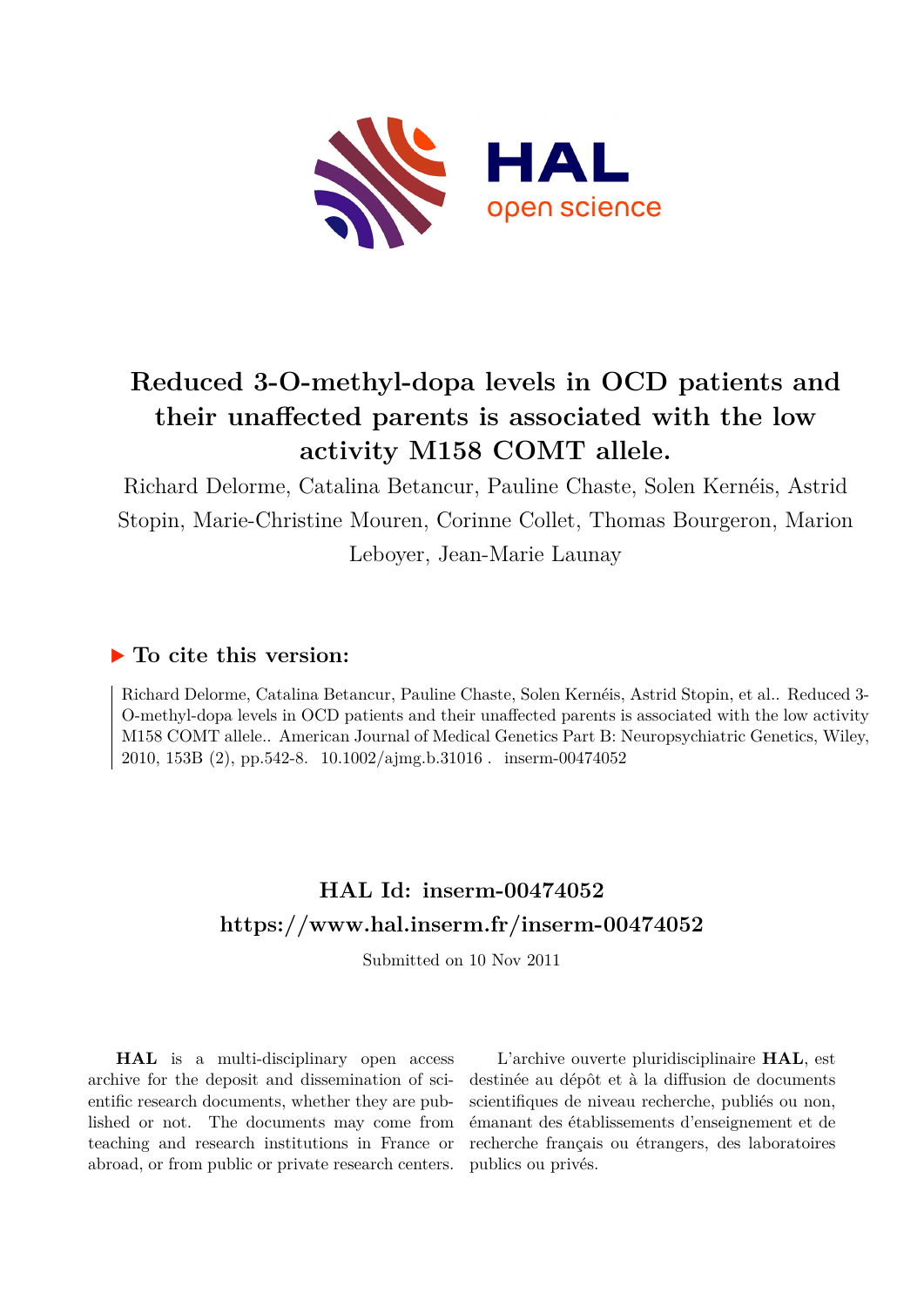# **Reduced 3-O-methyl-dopa levels in OCD patients and their unaffected parents is associated with the low activity M158 COMT allele**

Richard Delorme,\*,1,2,3 Catalina Betancur,4,5 Pauline Chaste,2,3 Solen Kernéis,<sup>6</sup> Astrid Stopin,<sup>1,7</sup> Marie-Christine Mouren,<sup>3</sup> Corinne Collet,<sup>8</sup> Thomas Bourgeron,<sup>3</sup> Marion Lebover,  $1,7,9$  and Jean-Marie Launav<sup>8</sup>

- *<sup>1</sup>INSERM U955, Institut Mondor de Recherche Biomedicale, Psychiatric Genetics, Créteil, France*
- *<sup>2</sup>APHP, Hôpital Robert Debré, Child and Adolescent Psychiatry, Paris, France*
- *<sup>3</sup>Pasteur Institute, Human Genetics and Cognitive Functions, Paris, France*
- *<sup>4</sup>INSERM U952, Paris, France*
- *<sup>5</sup>Université Pierre et Marie Curie, Paris, France*
- *6 APHP, Groupe Hospitalier Cochin-Saint Vincent de Paul, Cochin-Pasteur Vaccinology Center, Paris, France.*
- *7 APHP, Groupe Hospitalier Henri Mondor - Albert Chenevier, Department of Psychiatry, Créteil, France*
- *<sup>8</sup>APHP, Hôpital Lariboisière, Department of Biochemistry, Paris, France*
- *<sup>9</sup> Université Paris 12, Medical School, Créteil, France*

**Correspondence to:** Dr. Richard Delorme, Child and Adolescent Psychiatry, Hôpital Robert Debré, 48 Boulevard Serurier, 75019 Paris, France, Tel: +33 140032300, Fax: +33 140032297, E-mail: [richard.delorme@rdb.aphp.fr](mailto:richard.delorme@rdb.aphp.fr)

## **Running Title:** Reduced 3-O-methyl-dopa levels in OCD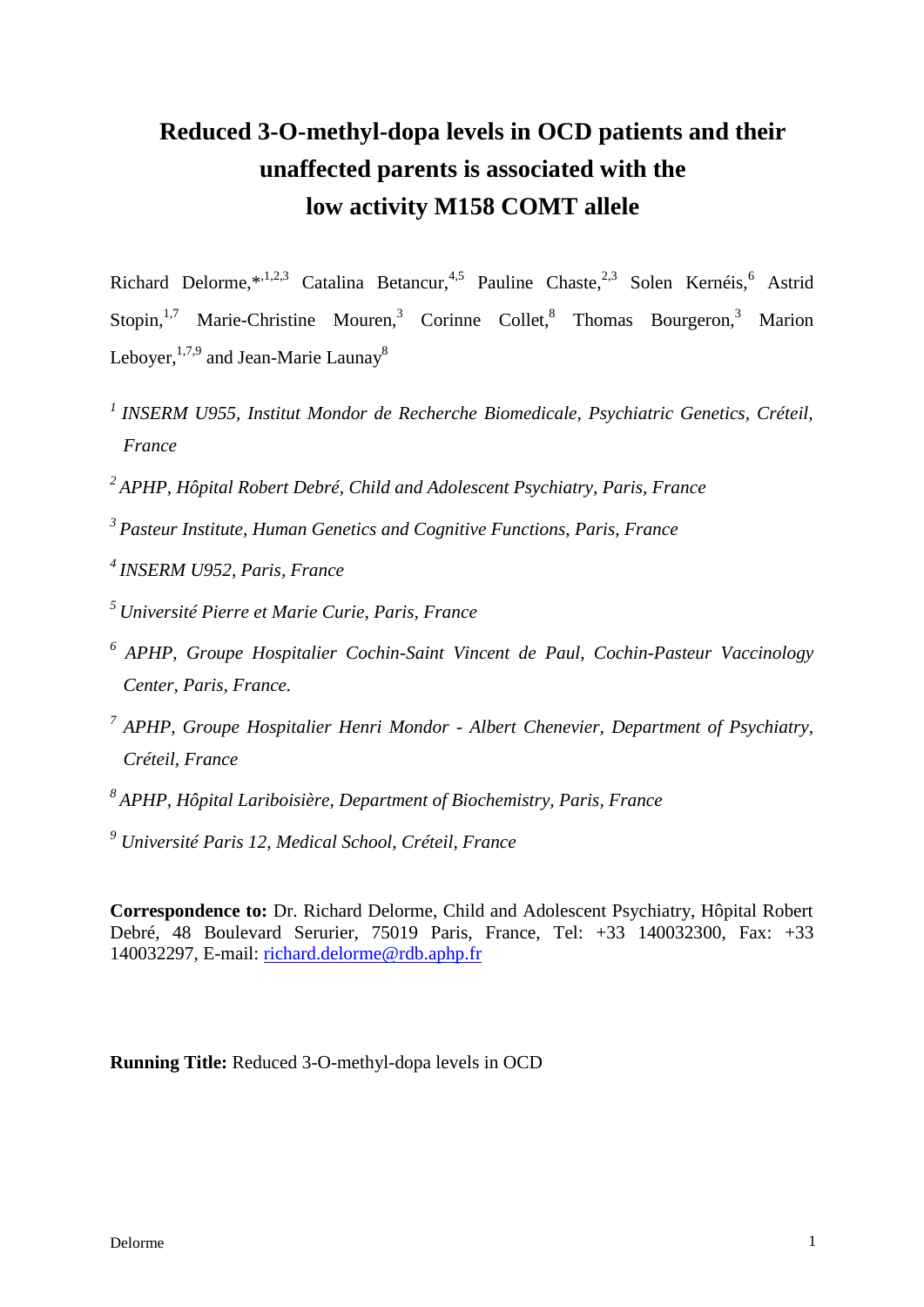**Background:** The catechol-O-methyltransferase *(COMT)* gene is considered as a candidate gene in obsessive-compulsive disorder (OCD). Specifically, the *COMT* low-activity M158 allele has been suggested to be associated with OCD. However, there is no study reporting that COMT activity is decreased in OCD patients and that the decrease is mediated by the V158M polymorphism. Therefore, the purpose of our study was to assess COMT activity in OCD by measuring plasma levels of 3-O-methyl-dopa (3-OMD), which result from the methylation of levodopa by COMT, and to investigate the relationship between 3-OMD levels and the V158M polymorphism. We also examined whether 3-OMD levels represented an endophenotype, associated with the genetic liability to OCD, by assessing unaffected relatives of OCD patients.

**Method:** We assessed plasma 3-OMD levels in a sample of drug-free OCD probands (n = 34) and their unaffected parents ( $n = 63$ ), and compared them with controls ( $n = 85$ ). The *COMT* V158M polymorphism was genotyped in all participants.

**Results:** Lower plasma 3-OMD levels were found in OCD probands and their unaffected parents compared to controls. The *COMT* M158 allele was associated with reduced plasma 3- OMD levels in a co-dominant manner, both in OCD probands and their relatives, but not in controls.

**Conclusion:** Our results suggest that COMT activity could act as a limiting factor for the production of 3-OMD in OCD patients and in their relatives. These findings further support a role of COMT in the susceptibility to OCD and provide evidence that 3-OMD levels could represent an endophenotype in OCD.

**Key words:** anxiety, gene, dopamine, phenotype, methyl-transferase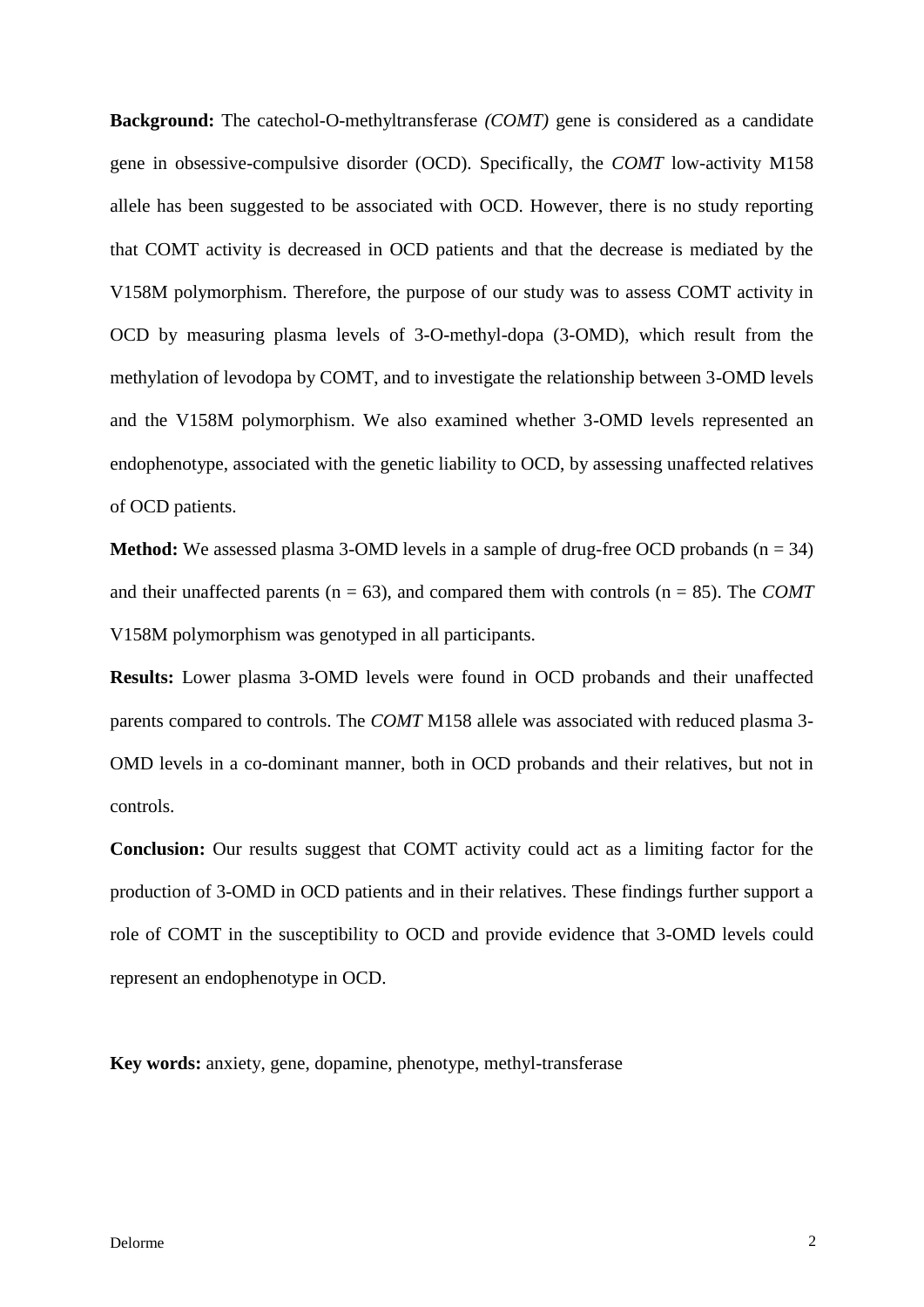#### **INTRODUCTION**

Obsessive-compulsive disorder (OCD) is characterized by recurrent and intrusive thoughts and ritualistic behaviors or mental acts that a person feels compelled to perform. Although the etiology of the disorder remains largely unknown, evidence from familial, twin and segregation studies supports that OCD has a strong genetic component [Samuels et al., 2007].

The catechol-O-methyltransferase *(COMT)* gene is considered as a candidate gene in OCD. Obsessive-compulsive symptoms are frequently reported in patients with the 22q11.2 deletion syndrome (DiGeorge/velocardiofacial syndrome), up to 32% of patients meet criteria for OCD [Gothelf et al., 2004]. Among the genes located in the 3 Mb most frequent deletion is *COMT*, involved in the catabolism of norepinephrine and dopamine neurotransmitters [Guldberg and Marsden 1975, Kobrynski and Sullivan 2007]. In addition, dopamine abnormalities have been implicated in the pathophysiology of OCD on the basis of several lines of clinical evidence [Westenberg *et al.,* 2007]. These include the high incidence of OC behavior in a number of basal-ganglia-related disorders, such as Tourette syndrome [Grados et al., 2008], changes in OC symptoms following the administration of the dopamine reuptake inhibitor amphetamine to OCD patients [Insel et al., 1983], and the therapeutic benefits obtained by co-administration of dopaminergic blockers [Bloch et al., 2006].

The *COMT* gene contains a relatively frequent single nucleotide polymorphism (SNP) in codon 158, V158M. The enzyme coded by the M158 allele is unstable at 37°C and shows four times lower activity than the enzyme coded by the V158 allele [Lotta et al., 1995]. The alleles are co-dominant, as heterozygous individuals have enzyme activity that is midway between homozygous individuals [Lachman et al., 1996]. Thus, genetically determined variations in COMT activity might affect catabolic flux of synaptic dopamine specifically in the prefrontal cortex in contrast to the striatum [Yavich et al., 2007]. Whereas in the striatum dopamine overflow is controlled by reuptake by the dopamine transporter, in the prefrontal cortex the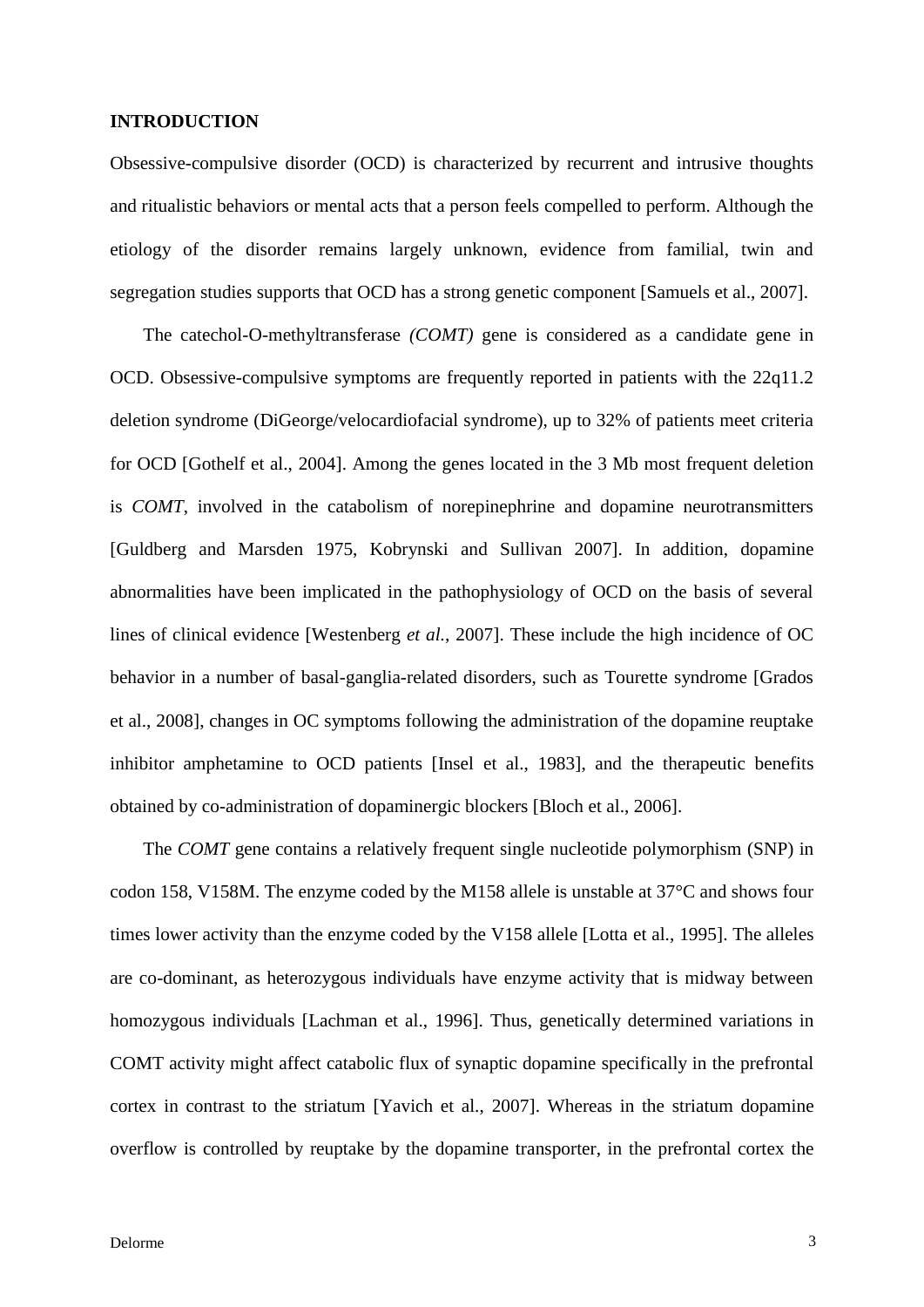density of the dopamine transporter is much lower and dopamine elimination is mainly regulated by COMT. Accordingly, a recent study reported that the load of the low-activity M158 allele predicted enhanced prefrontal activity, especially in subjects with temperamental inflexibility [Drabant et al., 2006]. Thus, the high medial frontal cortex activity observed in OCD patients [Yücel et al., 2007] might be partially linked to the association observed between OCD and the low-activity M158 allele [Pooley et al., 2007]. However, there is no study reporting that *COMT* gene activity, as measured by a peripheral dopamine metabolite, is decreased in OCD patients and that the decrease is mediated by the V158M polymorphism. Furthermore, the association between the M158 *COMT* allele and OCD remains uncertain and the results are complicated by possible gender differences. The association reported by Pooley et al. [2007] was observed only in males, and a meta-analysis of all published case-control data also revealed an association between *COMT* M158 and OCD in men but not in women [Pooley et al., 2007]. However, an earlier meta-analysis failed to support an association between *COMT* and OCD [Azzam and Mathews, 2003].

In this study, we first explored the relationship between plasma 3-O-methyl-dopa (3- OMD) levels, resulting from the methylation of levodopa by COMT, and OCD. We hypothesized that plasma 3-OMD levels, reflecting COMT activity, would be decreased in OCD patients when compared to healthy volunteers. We then tested if the decrease in plasma 3-OMD levels would also be observed in the parents of OCD probands. We hypothesized that if COMT activity is genetically mediated, plasma 3-OMD levels would also be decreased in the unaffected parents of OCD patients. Finally, we explored the relationship between plasma 3-OMD levels and the *COMT* V158M polymorphism. We hypothesized that the M158 allele would be associated in a co-dominant manner to diminished 3-OMD plasma levels as previously observed *in vitro* [Weinshilboum and Raymond 1977].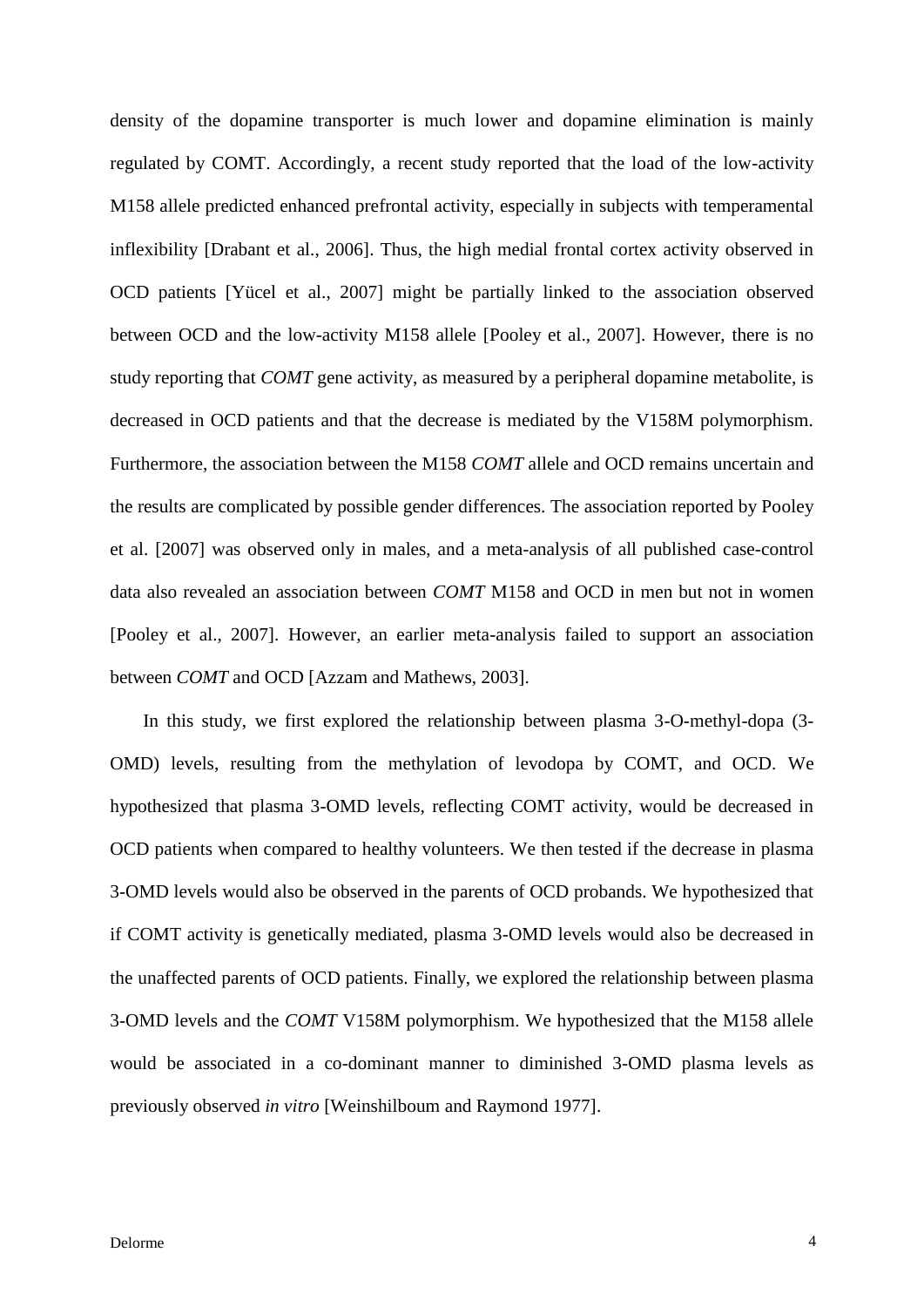#### **MATERIALS AND METHODS**

#### **Subjects**

Thirty-four drug-free OCD probands meeting DSM-IV criteria were recruited from two university affiliated psychiatry departments for children (Robert Debré hospital, Paris, France) and adults (Mondor - Chenevier hospitals, Créteil, France). The clinical and demographic characteristics of OCD probands are shown in Table 1. Lifetime psychiatric history was evaluated during a direct interview, either with the Diagnostic Interview for Genetic Studies (DIGS) [Nurnberger et al., 1994] for patients over the age of 17 years, or with the Kiddie Schedule for Affective Disorders and Schizophrenia - Epidemiologic version (K-SADS-e) [Orvaschel et al., 1982] for those aged under 17 years. The severity of the OC symptoms at the time of inclusion was scored with the Yale-Brown Obsessive Compulsive Scale [Goodman et al., 1989] (Table 1). To be included in the study, patients had to have OCD as their main disorder, with no associated depression at the time of inclusion, and have been drug-free for at least eight weeks, currently admitted as a wash-out period

In addition, 63 parents of OCD probands were also included in the study (Table 1). All parents were directly interviewed with the DIGS. Parents found to have a lifetime history of OCD, a mood disorder at the time of the interview, or who had taken a psychotropic treatment during the past eight weeks, were excluded from the study.

Controls (n=85) were healthy volunteers recruited among blood donors at the Mondor Hospital in Creteil (Table 1). They were included after being interviewed with the French version of the DIGS and the Family Interview for Genetic Studies [Maxwell ME. 1992] to confirm the absence of both personal and family history of psychiatric disorders in first- and second-degree relatives. To minimize the possibility of psychiatric morbidity among subjects in the control group, only blood donors aged over 35 years were included. All patients, parents, and controls were Caucasian. The local Research Ethics Board approved the study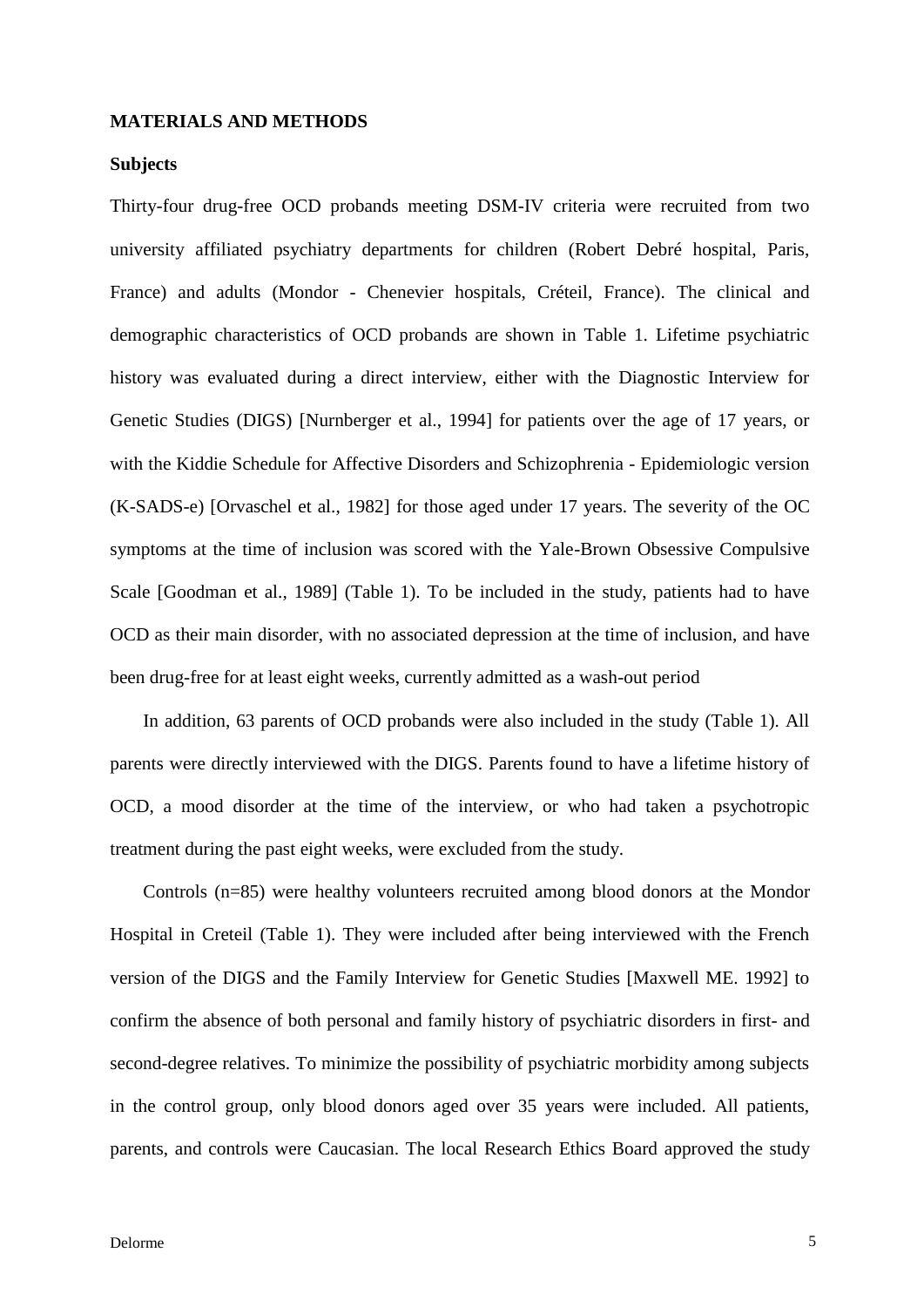protocol. Written informed consent was obtained from all participating subjects. If the proband was under 18 years old, the proband's consent and written parental consent were obtained.

#### **Blood sampling**

All participants were asked to follow a diet poor in tryptophan and serotonin during two days before the blood sampling. Blood samples (7-10 ml) were collected between 8-10 a.m. into tubes containing EDTA. Plasma was prepared within two hours by centrifugation at 2000 *g* ( $4^{\circ}$ C, 15 min) and stored at  $-80^{\circ}$ C for a maximum of one month until used.

#### **Biochemical measurement**

The plasma concentration of 3-OMD was measured by reverse phase high performance liquid chromatography with electrochemical detection [Michotte et al., 1987].

#### **Genotyping**

Genomic DNA was extracted from lymphoblastoid cell lines by use of the Nucleospin Blood L kit (Macherney-Nagel extraction kit, Germany). The V158M polymorphism was genotyped by direct sequencing. PCR products were sequenced with the BigDye Terminator Cycle Sequencing Kit V3.1 (Applied Biosystems, Foster City, CA, USA) in an ABI 3100 sequencer (Applied Biosystems).

#### **Statistical analysis**

Results are expressed as the median (Interquartile Range) for continuous variables and N (%) for categorical variables. All tests were two-sided at a 0.05 significance level. Deviation from Hardy-Weinberg equilibrium was assessed using a Person chi-square test. The effect of the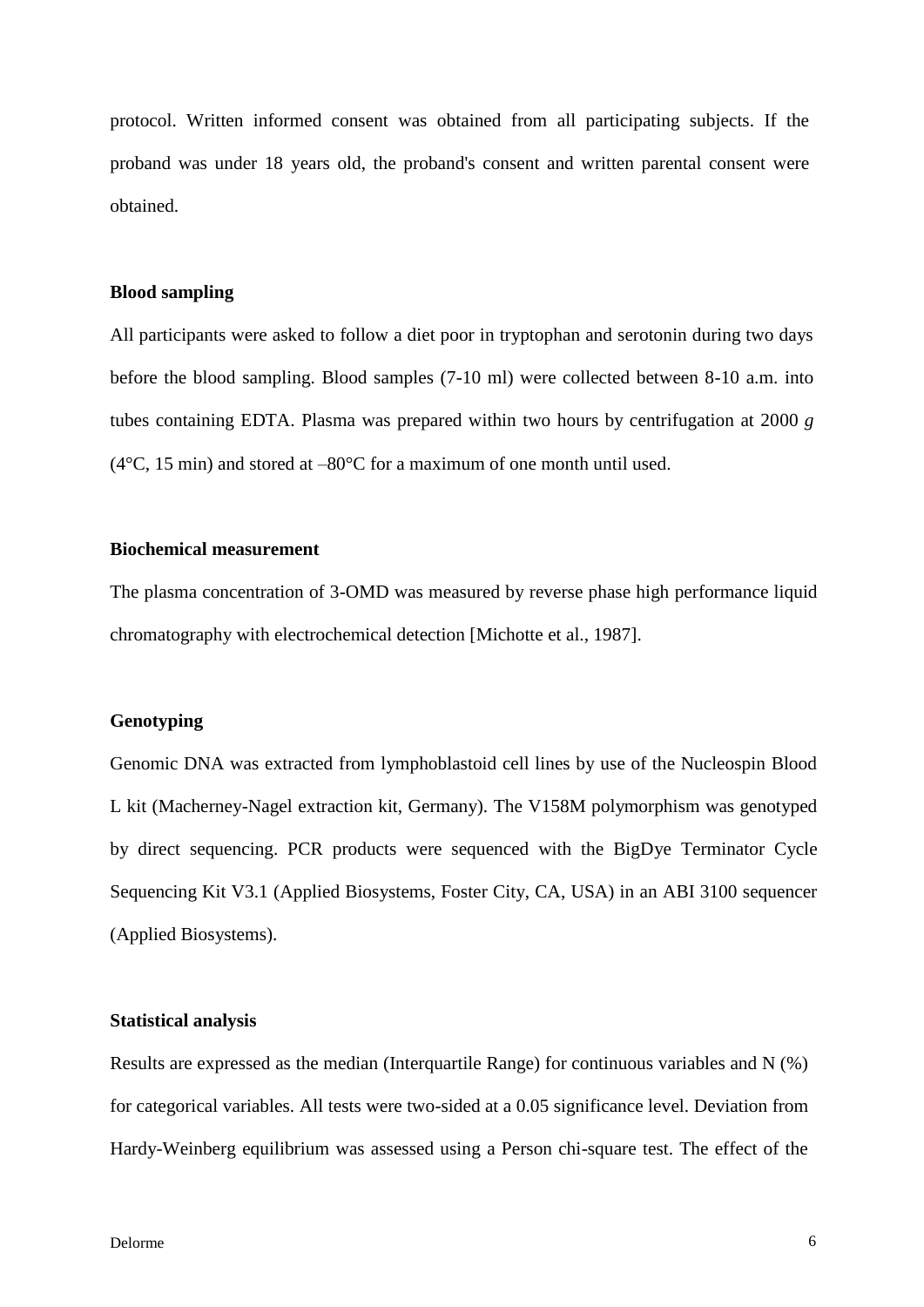two main variables 'phenotype' (probands, relatives, controls) and 'genotype' (V158M, V158V, M158M) on plasma 3-OMD levels were assessed in three steps. First, the effects of phenotype on plasma 3-OMD levels were made with an analysis of covariance (ANCOVA), with age at interview as a covariate (age at interview differed between probands, relatives and controls, and was correlated to plasma 3-OMD levels). Second, the effects of genotype on the plasma 3-OMD levels were compared using a one-way ANOVA. Finally, the genotype-by-phenotype interaction was assessed by using the Pearson chi-square test since 80% of the cells have an expected frequency of 5 or greater, and that no cell has an expected frequency smaller than 1.0 [Freeman and Halton, 1951].

To study the intra-familial correlations for plasma 3-OMD levels, we used the intraclass correlation method [Fisher, 1925], with 3-OMD levels as a continuous variable. All statistical analyses were performed with the aid of SPSS/PC+ computer software.

#### **RESULTS**

#### **Plasma 3-OMD levels in OCD probands, their unaffected parents and controls**

The groups differed in age but not in gender. The OCD probands were younger than the unaffected parents and controls (Table 1). Since age showed a weak but significant correlation with 3-OMD levels ( $r=0.17$ ,  $p=0.02$ ), age was used as a covariate in tests of group differences. A one-way ANCOVA comparing 3-OMD levels in the three groups with age as a covariate showed significant group differences (F=21.1, df=2, 171,  $p<10^{-3}$ ) (Figure 1). The pair-wise comparisons revealed that probands had lower plasma 3-OMD levels than their unaffected parents (F=3.9, df=1, 87, p=0.02) and controls (F= 30.1, df=1, 116, p<10<sup>-3</sup>), and that unaffected parents had also lower 3-OMD level than controls (F=15.1, df=1, 138,  $p<10^-$ )  $3)$  (Figure 1). These differences were not driven by a sex effect. Levels of 3-OMD did not differ between males and females among OCD probands (10.8  $\pm$  4.4 vs 10.4  $\pm$  5.4 ng/ml,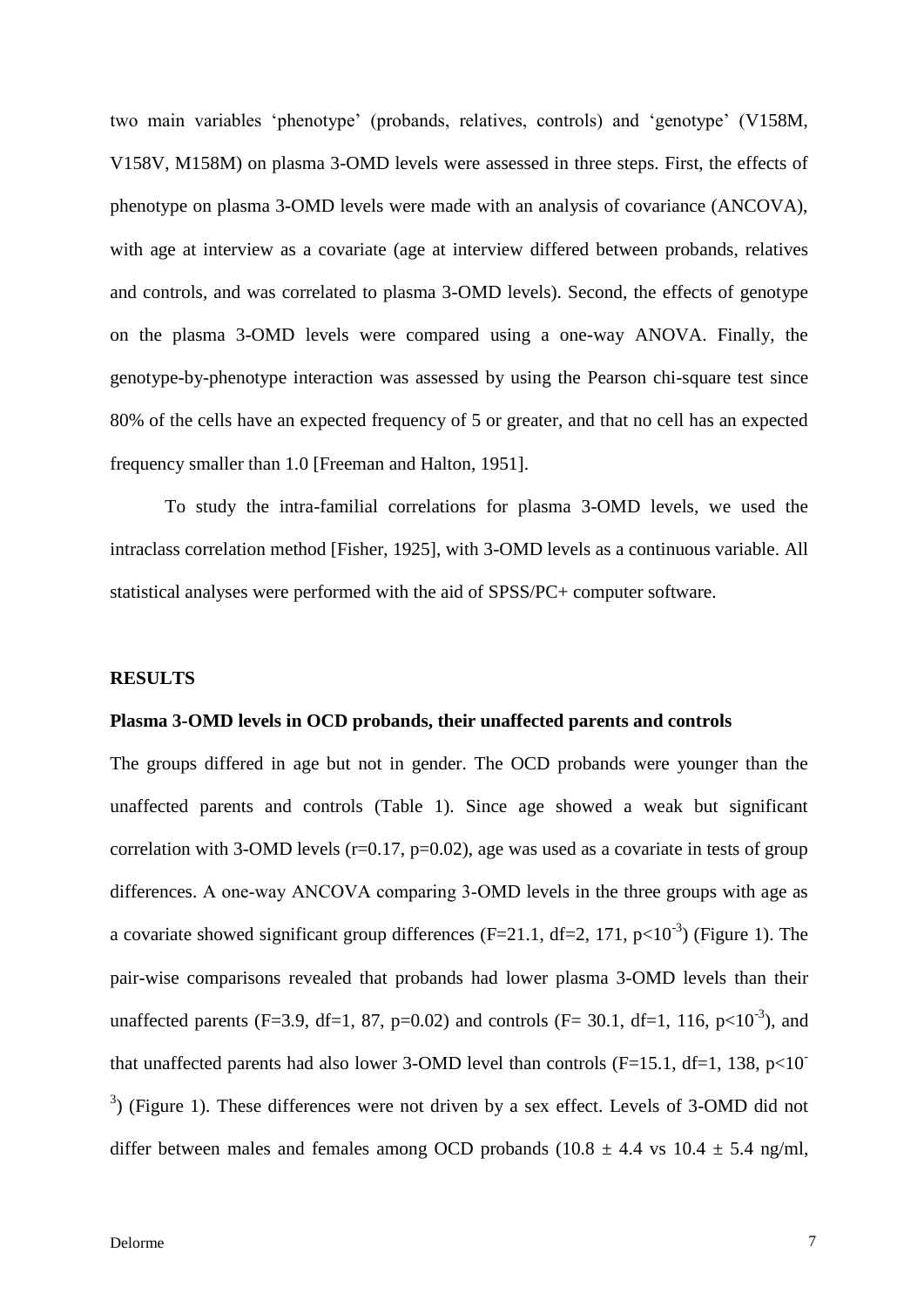respectively; t=0.3, df=32, p=0.8), their relatives  $(14.4 \pm 5.6 \text{ vs } 12.4 \pm 5.2 \text{ ng/ml})$ , respectively; t=1.4, df=61, p=0.2), or controls  $(25.2 \pm 4.1 \text{ vs } 28.3 \pm 4.1 \text{ ng/ml},$  respectively; t=0.6, df=83, p=0.5). In addition, we tested if the peripheral 3-OMD abnormalities observed in OCD probands and their parents were aggregated in OCD families. The intra-familial correlation was calculated in the subgroup of unaffected relatives who had a proband in the sample (n = 32). No significant intra-familial correlation was observed (ICC =  $0.19$ , F=1.48,  $p = 0.1$ ).

#### **Plasma 3-OMD levels and their relationship to the COMT V158M polymorphism**

V158M genotypes were in Hardy-Weinberg equilibrium in the three groups (OCD probands: Pearson  $\chi^2$ =2.9, df=2, p=0.2; unaffected parents:  $\chi^2$ =0.1, df=2, p=0.9; and controls:  $\chi^2$ =2.1, df=2, p=0.4) and did not differ significantly between groups ( $\gamma^2$ =8.7, df=4, p=0.08) (Table 2).

One-way ANOVA was used to compare mean plasma 3-OMD levels between genotypes across the sample. The 3-OMD level differed among genotypes (F=21.5, df=2, 179,  $p<10^{-3}$ ). The pair-wise comparisons revealed that M158 homozygotes had significantly lower 3-OMD levels than V158M heterozygotes (t=-5.3, df= 133,  $p<10^{-3}$ ) or V158 homozygotes (t=-6.0, df = 81, p<10<sup>-3</sup>) (MM: 10.9  $\pm$  6.0, MV: 15.1  $\pm$  5.2 and VV: 16.3  $\pm$  5.5 ng/ml).

#### **Plasma 3-OMD levels, interaction between the phenotype and the genotype**

Because plasma 3-OMD levels vary according to the phenotype (probands, relatives and controls) and the genotype (V158M, V158V, M158M), we looked for an interaction between phenotype and genotype using a general linear model. Despite the interaction between the two variables (F=7.6, df=4, p<10<sup>-3</sup>), the main effects of the phenotype (F=27.8, df=2, p<10<sup>-3</sup>) and the genotype (F=23.2, df=2,  $p<10^{-3}$ ) remained significant. As hypothesized, the M158 allele was associated with reduced plasma 3-OMD levels in a co-dominant manner, both in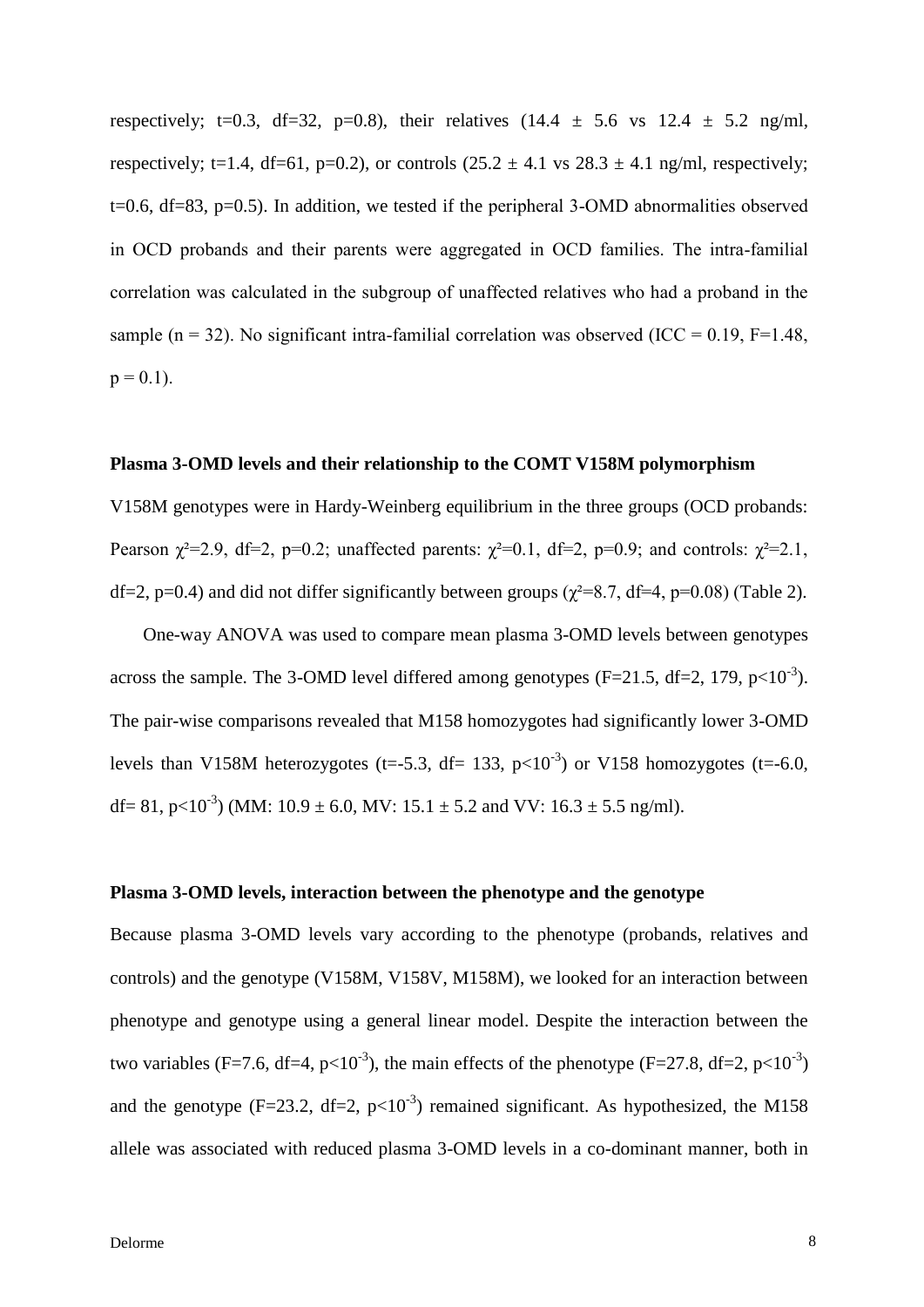OCD probands (F=34.1, df=1, 31, p<10<sup>-3</sup>) and in relatives (F=30.9, df=1, 60, p<10<sup>-3</sup>) (Table 2). The 3-OMD concentration in OCD patients carrying the heterozygous genotype was midway between homozygotes (MM:  $4.9 \pm 2.8$ , MV:  $12.5 \pm 3.0$  and VV:  $16.8 \pm 1.7$  ng/ml). Surprisingly, the V158M polymorphism did not affect plasma 3-OMD levels in controls  $(F=0.9, df=1, 81, p=0.4)$  (Figure 1).

#### **DISCUSSION**

Despite numerous lines of evidence suggesting that COMT could be implicated in the pathophysiology of OCD, no previous studies tested if COMT activity was decreased in OCD patients and if this decrease was mediated by the *COMT* V158M polymorphism. The aim of our study was thus to measure plasma 3-OMD levels, which have long been used as an indirect index of COMT activity [Müller et al., 2002]. We report here for the first time reduced plasma 3-OMD levels in patients with OCD and in their unaffected parents compared to controls. Furthermore, we observed that the M158 allele was associated in a co-dominant manner with reduced plasma 3-OMD levels in OCD patients and in their parents but not in controls. This suggests that COMT activity could act as a limiting factor for the production of 3-OMD in OCD patients and in their relatives but not in controls.

#### **3-OMD level, COMT activity and OCD**

The decreased levels of plasma 3-OMD reported in OCD patients and in their parents reinforce previous clinical and non clinical studies supporting a dysfunction of the dopamine system in OCD [Denys et al., 2004]. Although the role of 3-OMD in the brain remains unclear [Lee et al., 2008], 3-OMD has been extensively measured in Parkinson patients to explore the effect of COMT inhibitors on the availability of L-dopa in the brain. For example, the peripheral COMT inhibitor Entacapone improves the availability of L-dopa by 30-40%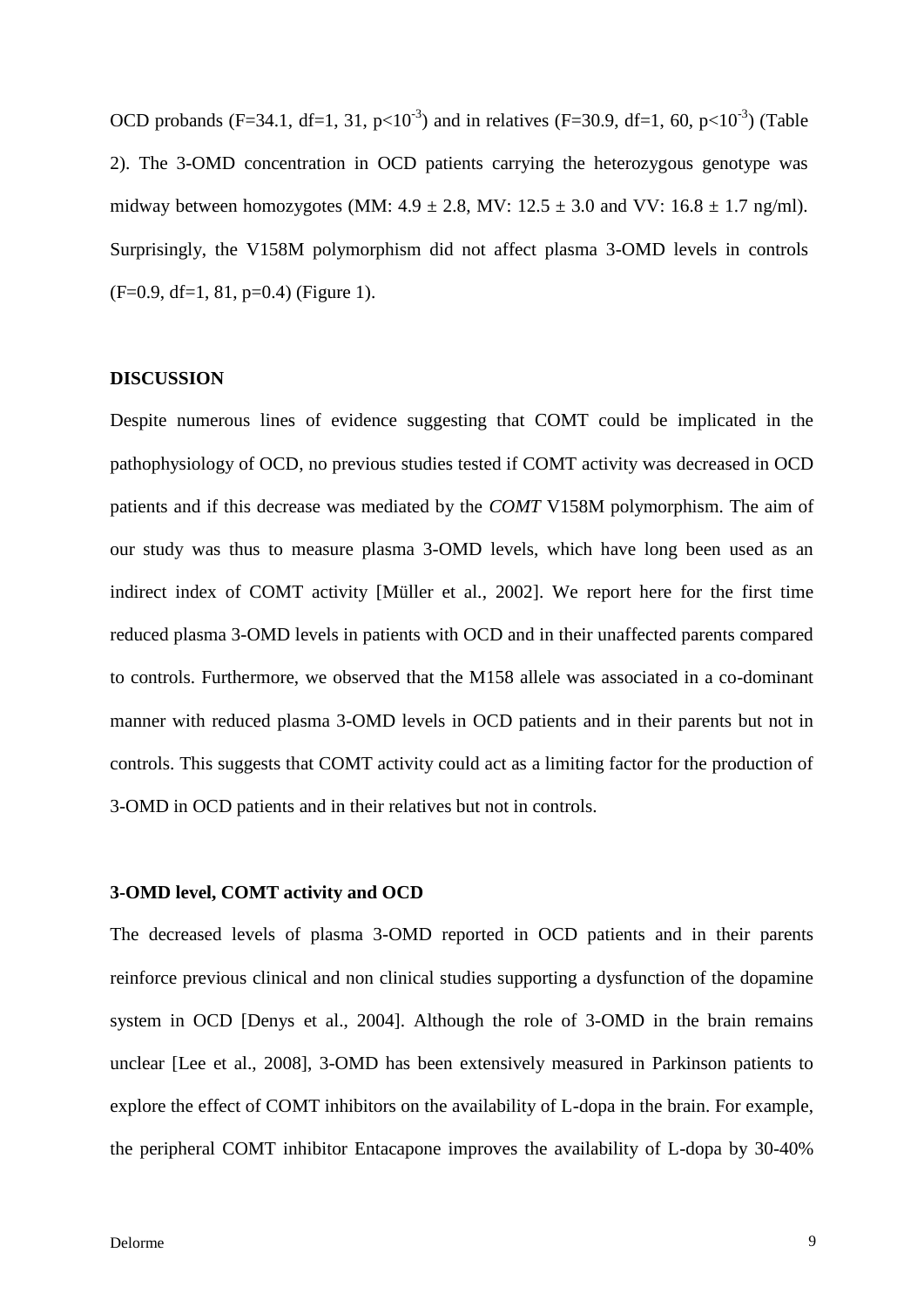and decreases in the same range the peripheral formation of 3-OMD in L-dopa-treated patients with Parkinson's disease [Schrag, 2005]. Thus, the low levels of 3-OMD observed in OCD patients could reflect a decreased activity of COMT. As 50% of dopamine overflow in the prefrontal cortex results from COMT-mediated enzymatic degradation [Yavich et al., 2007], the high medio-frontal cortex activity reported in OCD might be partially linked to the decreased activity of COMT. The medio-frontal hyperactivation observed in OCD patients seems to be associated with specific dimensions of inhibitory control, such as response conflict detection and resolution and sensitivity to errors [Yücel et al., 2007]. Thus, pharmacological agents that could stimulate COMT activity might be helpful in the treatment of OCD patients.

#### **3-OMD level, V158M polymorphism and OCD**

The low plasma 3-OMD level observed in OCD patients and in their parents appears to be mainly explained by the effect of the functional V158M polymorphism of *COMT*. The M158 allele was associated in a co-dominant manner with decreased plasma 3-OMD levels in OCD patients and their parents, but not in controls. The reason why the V158M polymorphism limits 3-OMD synthesis in OCD but not in controls are unclear. The collection of the samples and the technical procedures were identical between groups and can not explain the differences observed*.* However, a bias in our control group can not be excluded since previous studies have reported that COMT activity directly measured on red blood cells is modulated by V158M in controls [Weinshilboum, 2006]. The possible effects of environmental factors or other regulatory factors acting at higher physiological levels can not be ruled out and might explain why COMT became limiting for the production of 3-OMD in OCD subjects and their parents but not in controls. The lack of intra-famialial correlation for 3-OMD level in OCD patients and their relatives also suggests that the inheritance of plasma 3-OMD levels may be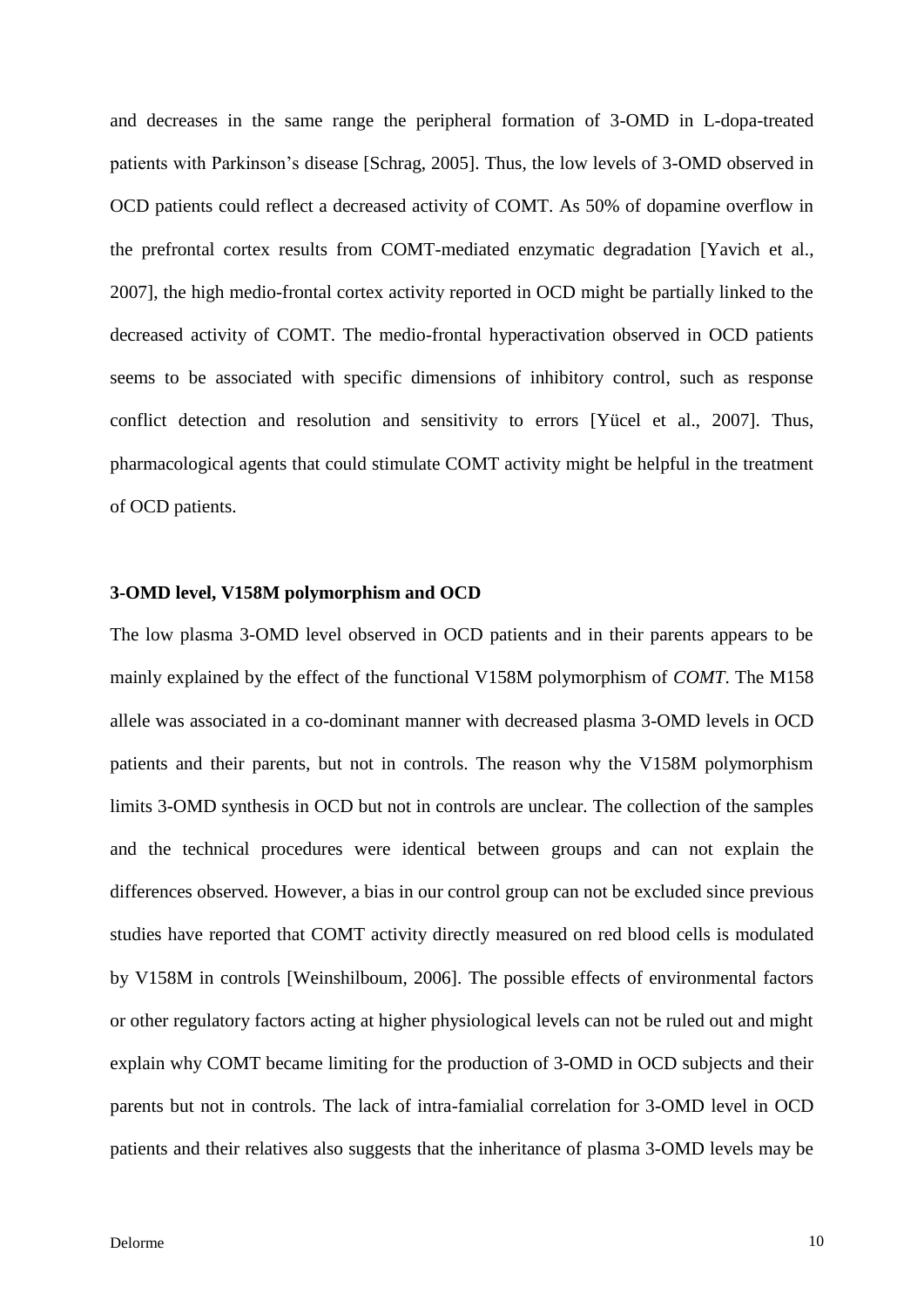non Mendelian and influenced by epigenetic or multifactorial factors. The investigation of COMT activity in B lymphoblastoid cell lines in future studies could help to exclude the effects of environmental or other physiological factors in the regulation of 3-OMD levels. Interestingly, our results are very similar to those showing that another methyl-transferase implicated in the methylation of serotonin (acetylserotonin methyltransferase, ASMT) could be involved in the reduced plasma melatonin levels observed in individuals with autism spectrum disorders [Melke et al., 2008]. Reduced plasma melatonin concentration was correlated with a deficit in ASMT activity in patients with autism spectrum disorders and their parents but not in controls. The mechanisms through which these two methyltransferases – very similar in their functions – might be implicated in psychiatric disorders remain unknown. The similarity in the dysfunctions of these enzymes in OCD and autism spectrum disorders might point out to a common pathway, such as epigenetic regulators, that could be implicated in both disorders [Tsankova et al., 2007], which share some clinical behaviors (e.g. insistence on sameness and repetitive behaviors) [Russel et al., 2005].

A recent meta-analysis revealed that the low expression M158 allele was associated with OCD in males but not in females [Pooley et al., 2007]. However this meta-analysis did not include the study by Alsobrook et al., [2002], in which M158 was associated with OCD in females but not in males. Although we did not observe a major gender effect on 3-OMD levels, the size of our sample limits our ability to sub-stratify our results according to genotypes to further investigate the effect of gender on our results.

#### **3-OMD: an endophenotype for OCD?**

As we hypothesized, plasma 3-OMD levels were decreased in the unaffected parents of OCD patients. The over transmission of the *COMT* low activity allele from parents to children [Pooley et al., 2007] could explain the observed 3-OMD level abnormalities in OCD probands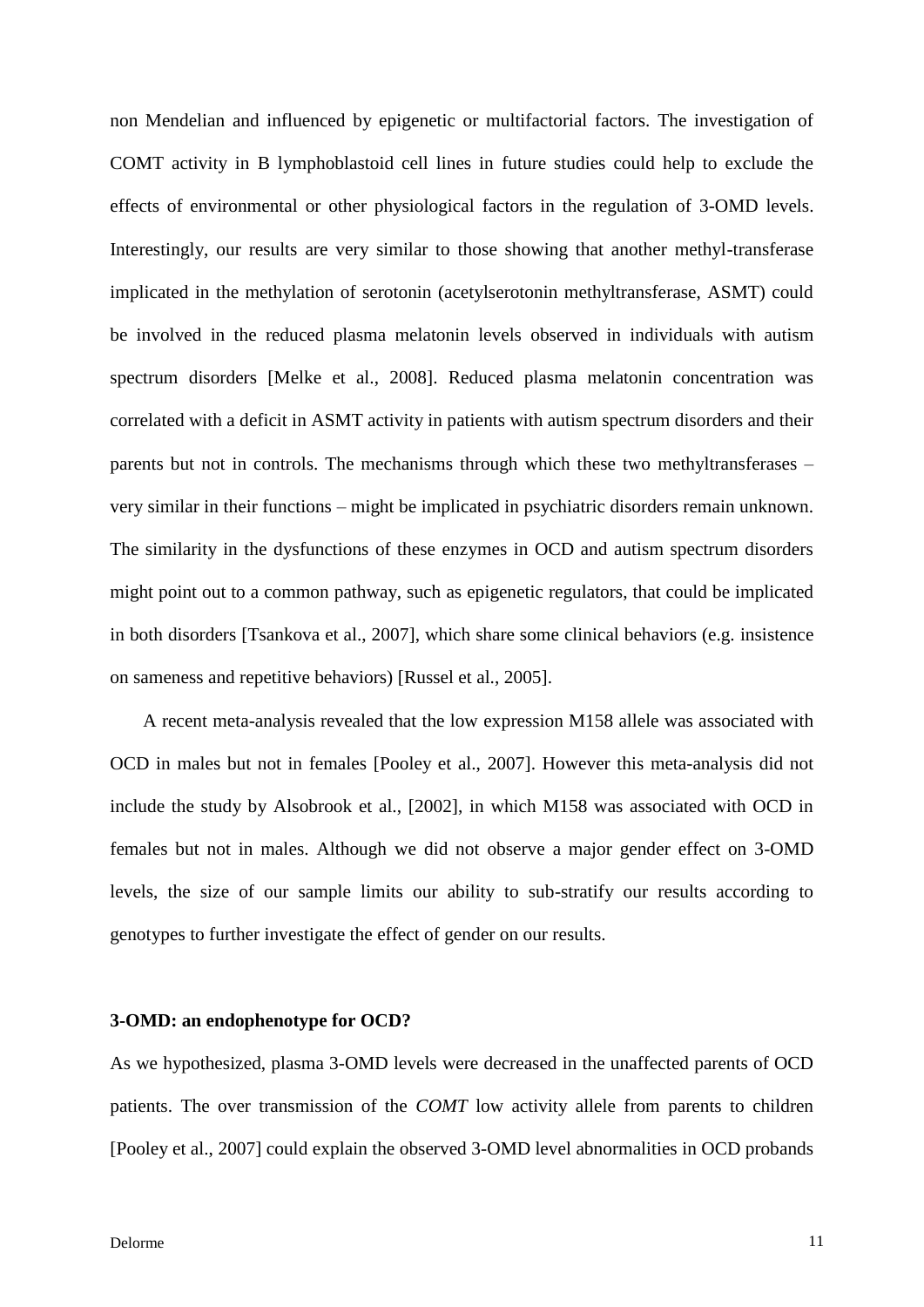and in their unaffected relatives. Thus, low plasma 3-OMD levels could represent an endophenotype of OCD: its level is correlated with the phenotype in patients, it is modified among the unaffected relatives of OCD patients at a higher rate than in the general population, and involves the *COMT* V158M polymorphism [Leboyer et al., 2003; Gottesman and Gould, 2003]. It is now established that COMT activity represents a risk factor for the dysfunction of the neostriatal-prefrontal circuit and is more related to the episodic and working memory dysfunction than to the psychiatric phenotype [Meyer-Lindenberg and Weinberger 2006]. This could explain the working memory deficits in the Tower of London test we reported recently in the unaffected parents of OCD probands [Delorme et al., 2007]. Unfortunately, due to the limited number of relatives that accepted to participate in all the biochemical, genetic and cognitive evaluations, we were unable to explore the relationship between genotypes, plasma 3-OMD level and Tower of London scores.

#### **Limitations**

Although non significant, differences in V158M genotype distribution between groups might affect our results. Specifically, the number of probands carrying the VV genotype is small. However, the global validity of our results is not likely to be influenced by this limited sample of VV probands since the effect of the V158M genotype on plasma 3-OMD levels was similar in probands and in relatives, and the V158M genotype distribution was comparable in unaffected parents and in healthy volunteers. Another limitation of our results is that we only genotyped the V158M polymorphism and it is now established that additional SNPs in the *COMT* gene modulate COMT activity by altering mRNA secondary structure [Nackley et al., 2006]. Two polymorphisms, one located in the P2 promoter region (rs2097603) and one in the 3'UTR region (rs165599), seem to affect prefrontal activity independently from the V158M polymorphism [Meyer-Lindenberg et al., 2006]. However, the V158M polymorphism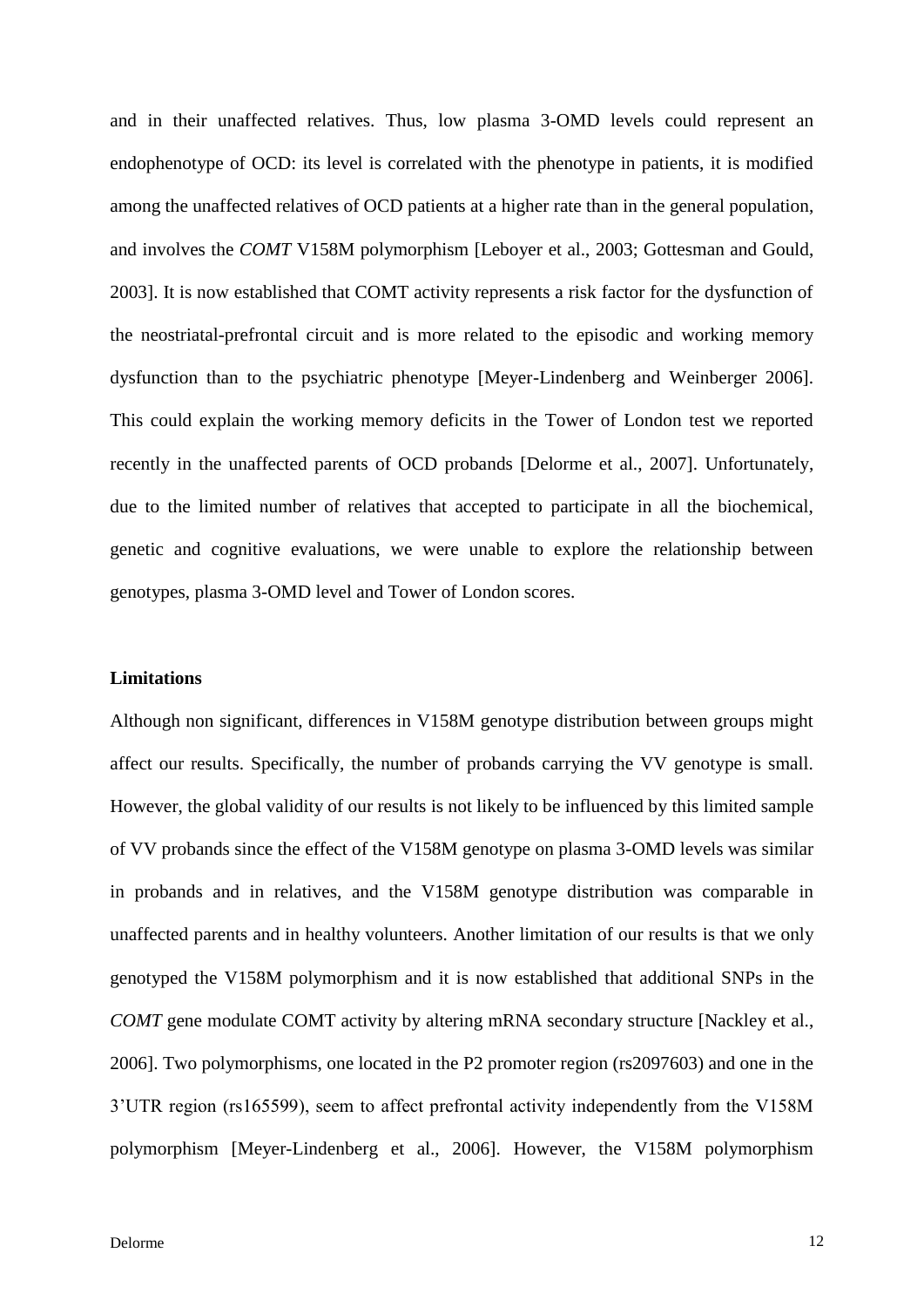accounts for the larger effect on the overall functional state of the *COMT* gene. A further limitation is the study of a peripheral marker such as plasma 3-OMD levels, which may only partially reflect central nervous system processes. Finally, the use of 3-OMD as an index of COMT activity could be considered an additional limitation. A direct estimation of COMT activity needs to be performed in future works. Most studies use a radiometric assay for the determination of COMT activity on brain tissues or erythrocytes [Zurcher and Da Prada 1982]. Unfortunately, we did not collect the red blood cells of our patients in our study.

### **Conclusion**

In conclusion, our results support the evidence that COMT may play a role in the susceptibility to OCD. Further efforts should be made to clarify the potential implication of COMT in the disorder. Plasma 3-OMD levels, easy to measure in patients and relatives, may help to explore the heterogeneity of the OCD phenotype and delineate more homogenous groups that could help to conclude to the unequivocal implication of the *COMT* gene in OCD.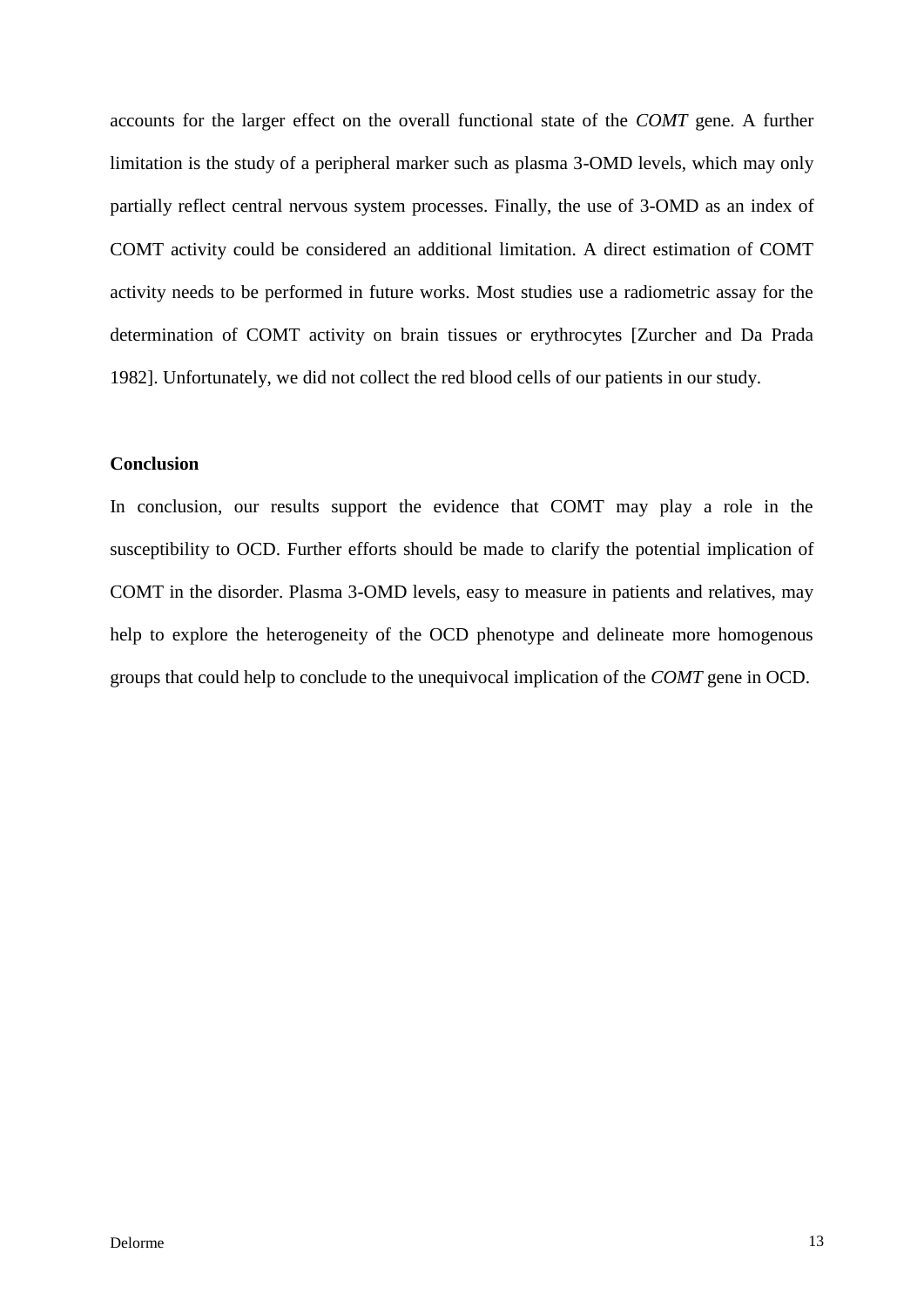## **DISCLOSURE/CONFLICT OF INTEREST**

All authors have no financial interests or potential conflicts of interest to declare.

## **ACKNOWLEDGEMENTS**

We thank the patients and their families who made this research possible. We also thank the cell bank of the Cochin hospital (Prof. Delpech) and the Centre Investigation Clinique of the Robert Debré hospital (Prof. Jacz-Aigrain) for their medical and technical assistance. This research was supported by INSERM (National Institute of Health and Medical Research) and FondaMental Foundation (Fondation de recherche et de soins en santé mentale).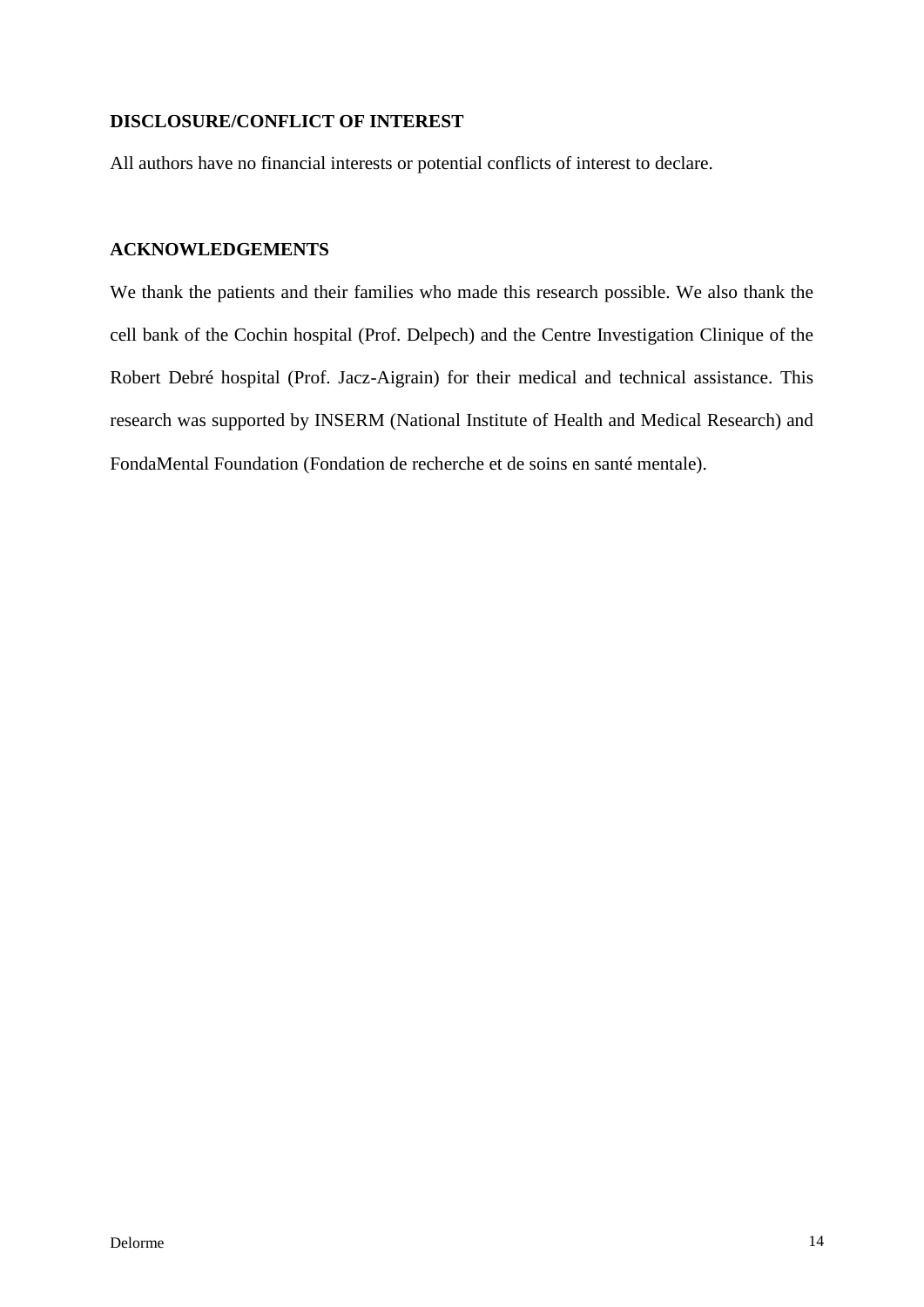#### **REFERENCES**

- Alsobrook JP 2nd, Zohar AH, Leboyer M, Chabane N, Ebstein RP, Pauls DL. 2002. Association between the COMT locus and obsessive-compulsive disorder in females but not males. Am J Med Genet 114:116-20.
- Azzam A, Mathews CA. 2003. Meta-analysis of the association between the catecholamine-O-methyl-transferase gene and obsessive-compulsive disorder. Am J Med Genet B Neuropsychiatr Genet 123B:64-9.
- Bloch MH, Landeros-Weisenberger A, Kelmendi B, Coric V, Bracken MB, Leckman JF. 2006. A systematic review: antipsychotic augmentation with treatment refractory obsessive-compulsive disorder. Mol Psychiatry 11:622-632.
- Delorme R, Goussé V, Roy I, Trandafir A, Mathieu F, Mouren-Siméoni MC, Betancur C, Leboyer M. 2007. Shared executive dysfunctions in unaffected relatives of patients with autism and obsessive-compulsive disorder. Eur Psychiatry 22:32-38.
- Denys D, Zohar J, Westenberg HG. 2004. The role of dopamine in obsessive-compulsive disorder: preclinical and clinical evidence. J Clin Psychiatry 65:11-17.
- Drabant EM, Hariri AR, Meyer-Lindenberg A, Munoz KE, Mattay VS, Kolachana BS, Egan MF, Weinberger DR. 2006. Catechol O-methyltransferase val158met genotype and neural mechanisms related to affective arousal and regulation. Arch Gen Psychiatry 63:1396-1406.
- Freeman GH, Halton JH. 1951. Note on exact treatment of contingency, goodness of fit and other problems of significance. Biometrika 31:141-149.
- Fisher RA. 1925. Statistical methods for research workers. Edinburg, Oliver and Boyd.
- Goodman WK, Price LH, Rasmussen SA, Mazure C, Fleischmann RL, Hill CL, Heninger GR, Charney DS. 1989. The Yale-Brown Obsessive Compulsive Scale. I. Development, use, and reliability. Arch Gen Psychiatry 46:1006-1011.
- Gothelf D, Presburger G, Zohar AH, Burg M, Nahmani A, Frydman M, Shohat M, Inbar D, Aviram-Goldring A, Yeshaya J, Steinberg T, Finkelstein Y, Frisch A, Weizman A, Apter A. 2004. Obsessive-compulsive disorder in patients with velocardiofacial (22q11 deletion) syndrome. Am J Med Genet B Neuropsychiatr Genet 126:99-105.
- Gottesman II, Gould TD. 2003. The endophenotype concept in psychiatry: etymology and strategic intentions. Am J Psychiatry 160:636-645.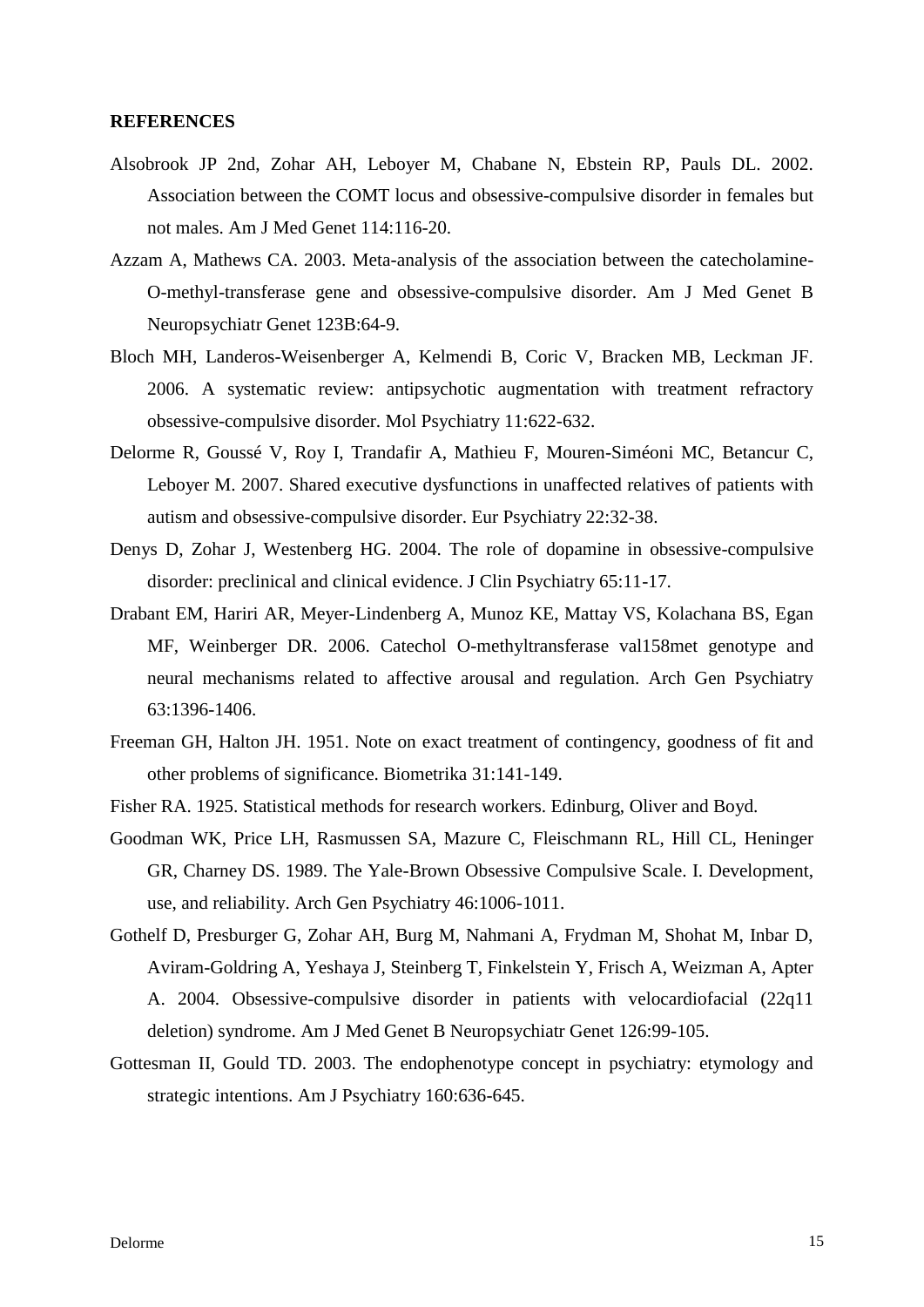- Grados MA, Mathews CA; Tourette Syndrome Association International Consortium for Genetics. 2008. Latent class analysis of Gilles de la Tourette syndrome using comorbidities: clinical and genetic implications. Biol Psychiatry 64:219-225.
- Guldberg HC, Marsden CA. 1975. Catechol-O-methyl transferase: pharmacological aspects and physiological role. Pharmacol Rev 27:135-206.
- Insel TR, Hamilton JA, Guttmacher LB, Murphy DL. 1983. D-amphetamine in obsessivecompulsive disorder. Psychopharmacology (Berl) 80:231-235.
- Kobrynski LJ, Sullivan KE. 2007. Velocardiofacial syndrome, DiGeorge syndrome: the chromosome 22q11.2 deletion syndromes. Lancet 370:1443-1452.
- Lachman HM, Papolos DF, Saito T, Yu YM, Szumlanski CL, Weinshilboum RM. 1996. Human catechol-O-methyltransferase pharmacogenetics: description of a functional polymorphism and its potential application to neuropsychiatric disorders. Pharmacogenetics 6:243-250.
- Leboyer M. 2003. Searching for alternative phenotypes in psychiatric genetics. Methods Mol Med 77:145-161.
- Lee ES, Chen H, King J, Charlton C. 2008. The role of 3-O-methyldopa in the side effects of L-dopa. Neurochem Res 33:401-411.
- Lotta T, Vidgren J, Tilgmann C, Ulmanen I, Melén K, Julkunen I, Taskinen J. 1995. Kinetics of human soluble and membrane-bound catechol O-methyltransferase: a revised mechanism and description of the thermolabile variant of the enzyme. Biochemistry 34:4202-4210.
- Maxwell ME. 1992. Maxwell Family Interview for Genetic Studies (FIGS): A Manual for FIGS, Clinical Neurogenetics Branch, Intramural Research Program. Bethesda: National Institute of Mental Health.
- Melke J, Goubran Botros H, Chaste P, Betancur C, Nygren G, Anckarsäter H, Rastam M, Ståhlberg O, Gillberg IC, Delorme R, Chabane N, Mouren-Simeoni MC, Fauchereau F, Durand CM, Chevalier F, Drouot X, Collet C, Launay JM, Leboyer M, Gillberg C, Bourgeron T. 2008. Abnormal melatonin synthesis in autism spectrum disorders. Mol Psychiatry 13:90-98.
- Meyer-Lindenberg A, Nichols T, Callicott JH, Ding J, Kolachana B, Buckholtz J, Mattay VS, Egan M, Weinberger DR. 2006. Impact of complex genetic variation in COMT on human brain function. Mol Psychiatry 11:867-877.
- Meyer-Lindenberg A, Weinberger DR. 2006. Intermediate phenotypes and genetic mechanisms of psychiatric disorders. Nat Rev Neurosci 7:818-827.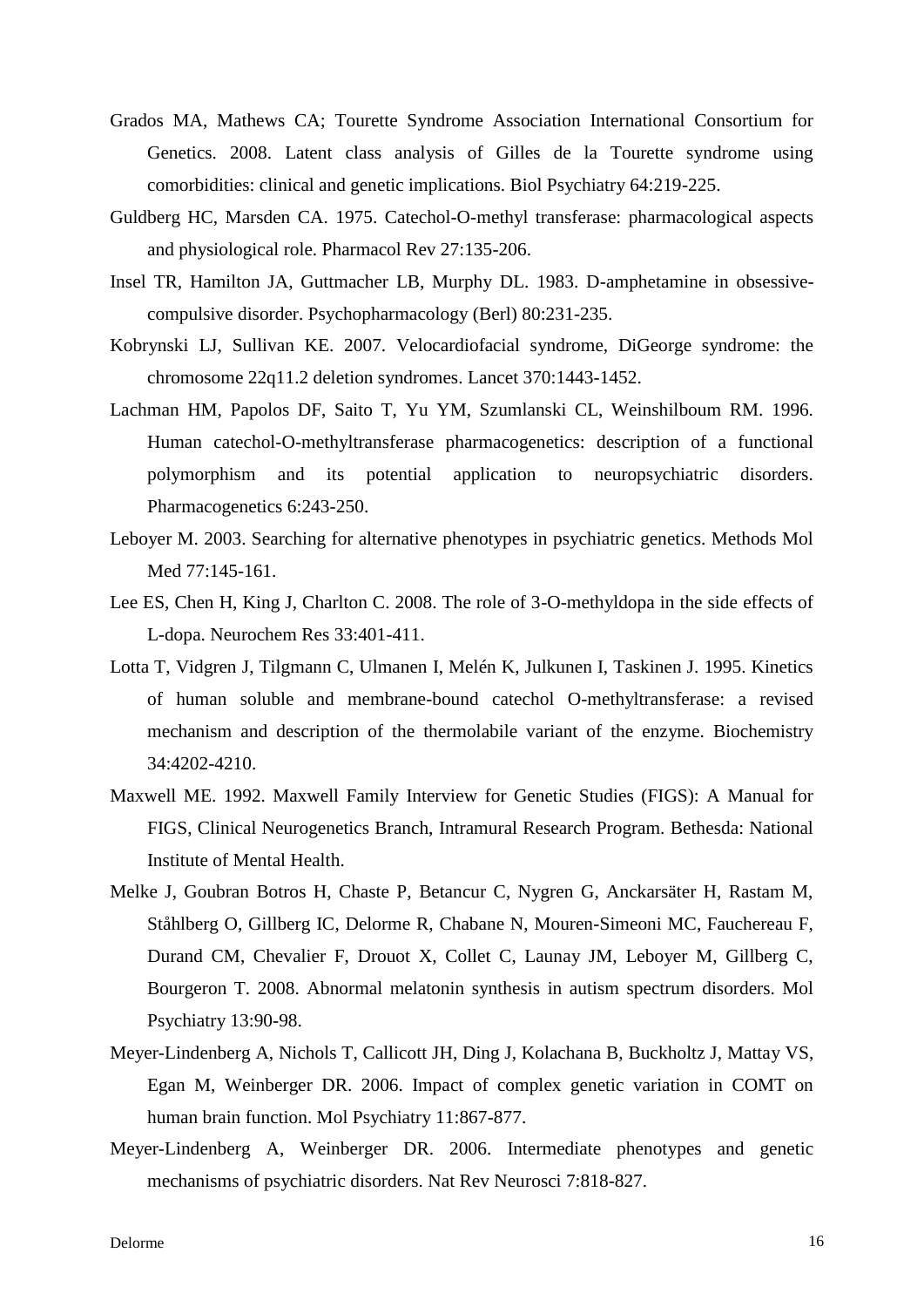- Michotte Y, Moors M, Deleu D, Herregodts P, Ebinger G. 1987. Simultaneous determination of levodopa, carbidopa, 3-O-methyldopa and dopamine in plasma using highperformance liquid chromatography with electrochemical detection. J Pharm Biomed Anal 5:659-664.
- Müller T, Woitalla D, Fowler B, Kuhn W. 2002. 3-OMD and homocysteine plasma levels in parkinsonian patients. J Neural Transm 109:175-179.
- Nackley AG, Shabalina SA, Tchivileva IE, Satterfield K, Korchynskyi O, Makarov SS, Maixner W, Diatchenko L. 2006. Human catechol-O-methyltransferase haplotypes modulate protein expression by altering mRNA secondary structure. Science 314:1930- 1933.
- Nurnberger JI Jr, Blehar MC, Kaufmann CA, York-Cooler C, Simpson SG, Harkavy-Friedman J, Severe JB, Malaspina D, Reich T. 1994. Diagnostic interview for genetic studies. Rationale, unique features, and training. NIMH Genetics Initiative. Arch Gen Psychiatry 51:849-859.
- Orvaschel H, Puig-Antich J, Chambers W, Tabrizi MA, Johnson R. 1982. Retrospective assessment of prepubertal major depression with the Kiddie-SADS-e. J Am Acad Child Psychiatry 21:392-397.
- Pooley EC, Fineberg N, Harrison PJ. 2007. The met(158) allele of catechol-Omethyltransferase (COMT) is associated with obsessive-compulsive disorder in men: case-control study and meta-analysis. Mol Psychiatry 12:556-561.
- Russell AJ, Mataix-Cols D, Anson M, Murphy DG. 2005. Obsessions and compulsions in Asperger syndrome and high-functioning autism. Br J Psychiatry 186:525-528.
- Samuels J, Shugart YY, Grados MA, Willour VL, Bienvenu OJ, Greenberg BD, Knowles JA, McCracken JT, Rauch SL, Murphy DL, Wang Y, Pinto A, Fyer AJ, Piacentini J, Pauls DL, Cullen B, Rasmussen SA, Hoehn-Saric R, Valle D, Liang KY, Riddle MA, Nestadt G. 2007. Significant linkage to compulsive hoarding on chromosome 14 in families with obsessive-compulsive disorder: results from the OCD Collaborative Genetics Study. Am J Psychiatry 164:493-499.
- Schrag A. 2005. Entacapone in the treatment of Parkinson's disease. Lancet Neurol 4:366- 370.
- Tsankova N, Renthal W, Kumar A, Nestler EJ. 2007. Epigenetic regulation in psychiatric disorders. Nat Rev Neurosci 8:355-367.
- Weinshilboum RM. 2006. Pharmacogenomics: catechol O-methyltransferase to thiopurine Smethyltransferase. Cell Mol Neurobiol 26:539-561.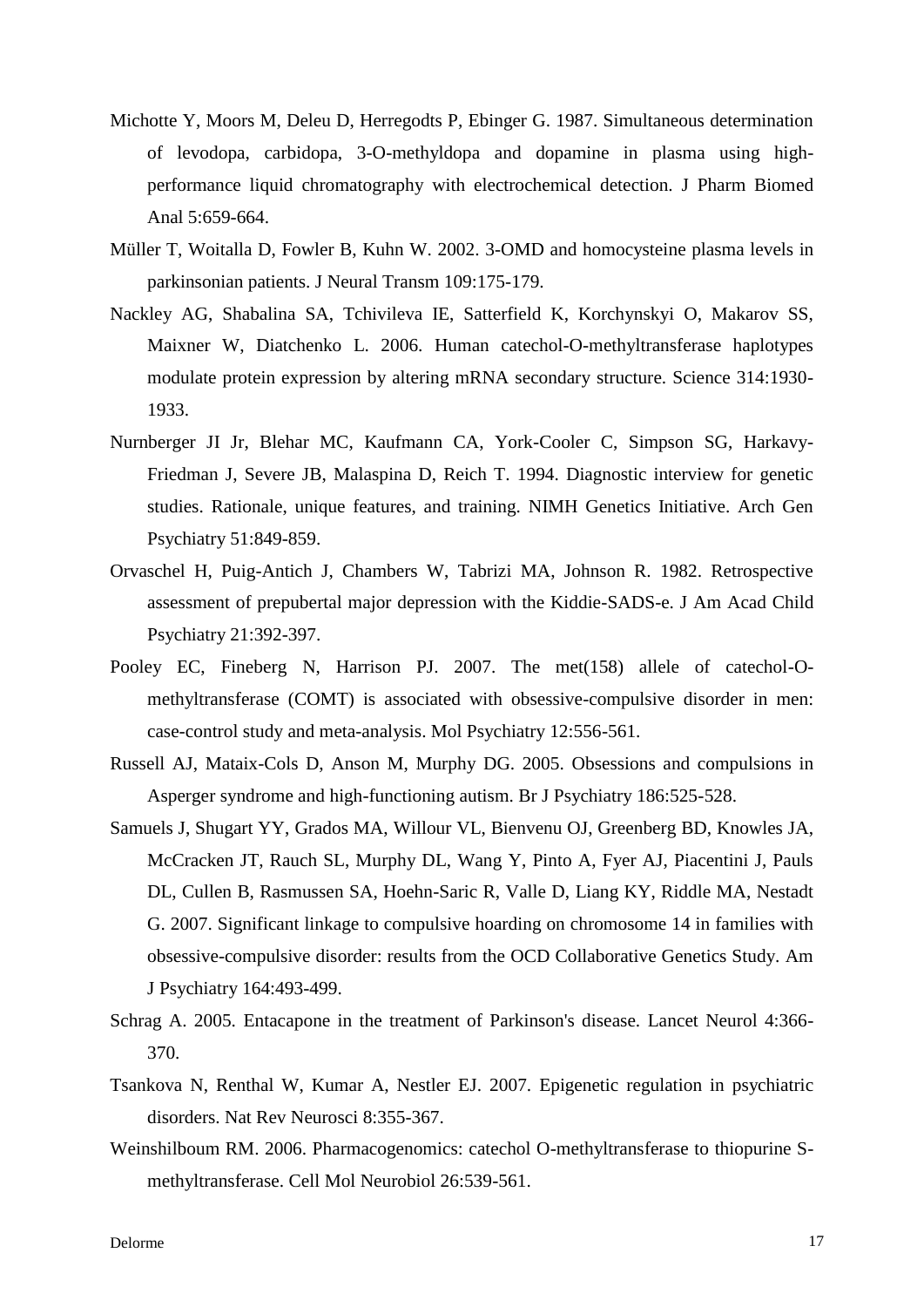- Westenberg HG, Fineberg NA, Denys D. 2007. Neurobiology of obsessive-compulsive disorder: serotonin and beyond. CNS Spectr 12:14-27.
- Yavich L, Forsberg MM, Karayiorgou M, Gogos JA, Männistö PT. 2007. Site-specific role of catechol-O-methyltransferase in dopamine overflow within prefrontal cortex and dorsal striatum. J Neurosci 27:10196-10209.
- Yücel M, Harrison BJ, Wood SJ, Fornito A, Wellard RM, Pujol J, Clarke K, Phillips ML, Kyrios M, Velakoulis D, Pantelis C. 2007. Functional and biochemical alterations of the medial frontal cortex in obsessive-compulsive disorder. Arch Gen Psychiatry 64:946- 955.
- Zürcher G, Da Prada M. 1982. Rapid and sensitive single-step radiochemical assay for catechol-O-methyltransferase. J Neurochem. 38:191-195.